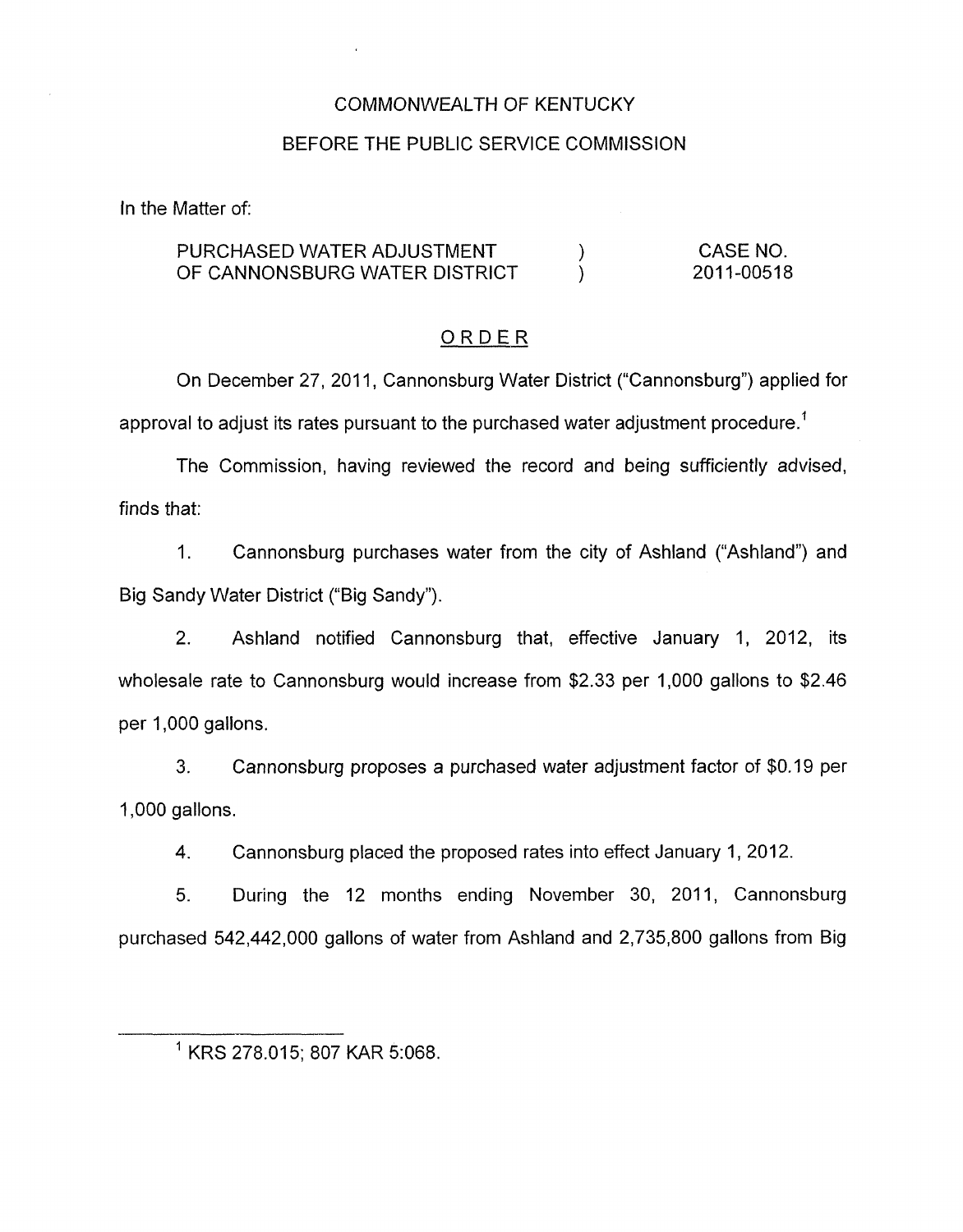Sandy, and sold 380,995,000 gallons. The increase in the cost of purchased water is \$70,517.46, resulting in a purchased water adjustment factor of \$0.19 per 1,000 gallons.

6. The purchased water adjustment factor of \$0.19 per 1,000 gallons is fair, just, and reasonable and should be approved.

7. Cannonsburg misapplied the purchased water adjustment factor to its current rates and, therefore, its proposed rates incorrectly reflect the increase in its supplier's wholesale rate.

8. The rates set forth in Appendix B to this Order are fair, just, and reasonable and should be approved for service that Cannonsburg renders on and after January 1,2012.

IT IS THEREFORE ORDERED that:

1. Cannonsburg's proposed rates are denied.

2. The purchased water adjustment factor of \$0.19 per 1,000 gallons as calculated in Appendix A is approved.

**3.** The rates in Appendix B are approved for service that Cannonsburg renders on or after January 1, 2012.

4. Within 20 days of the date of this Order, Cannonsburg shall file with the Commission revised tariff sheets setting forth the rates approved herein.

-2- Case **No.** 201 1-0051 8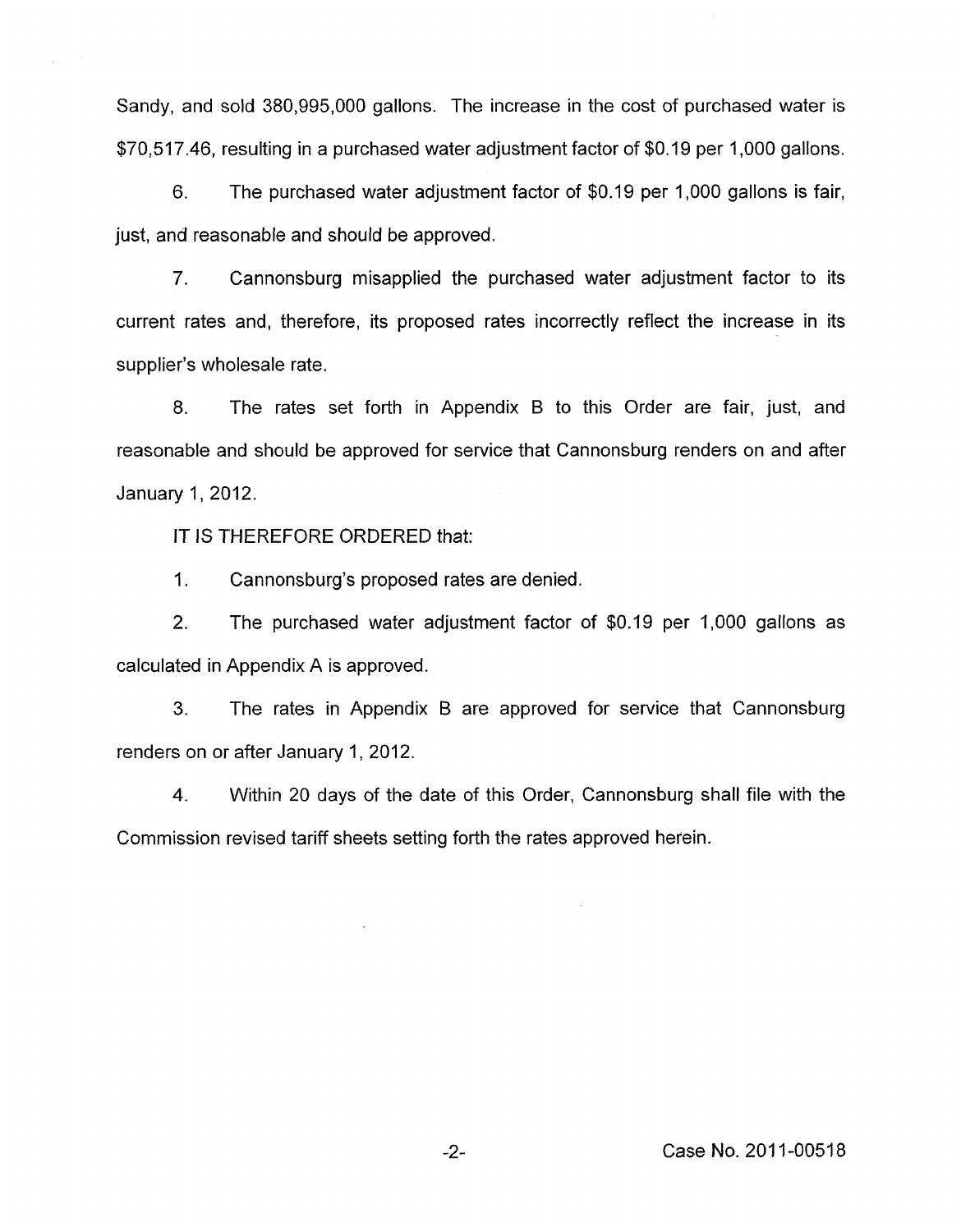By the Commission



 $\sim$ 

**ATT** Executive Director

 $\sim$ 

Case No. 2011-00518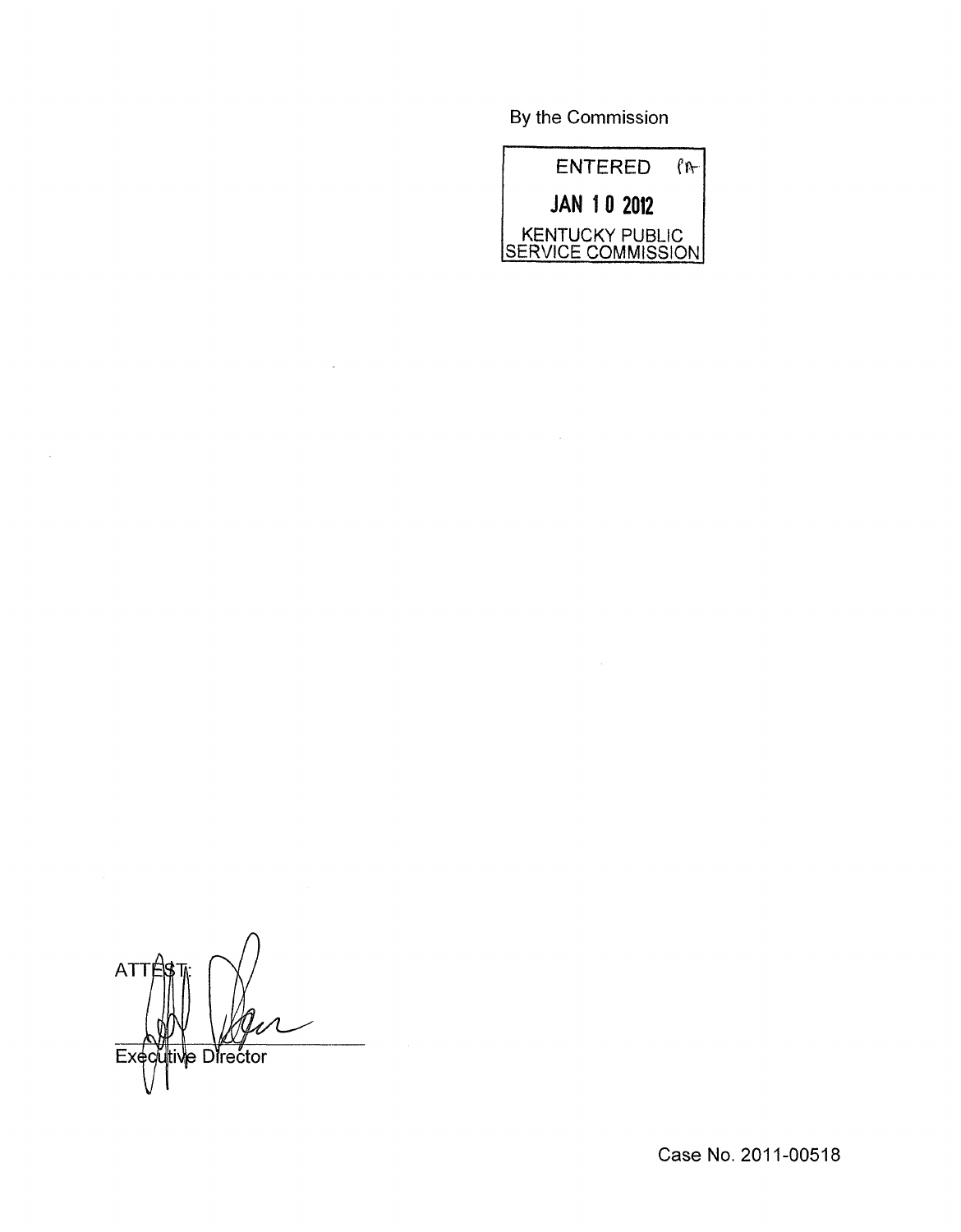# APPENDIX A

## APPENDIX TO AN ORDER OF THE KENTUCKY PU COMMISSION IN CASE NO. 2011-00518 DATED

|                      | <b>Changed Rate</b> | <b>Base Rate</b> |
|----------------------|---------------------|------------------|
| Ashland              |                     |                  |
| Purchases in gallons | 542,442,000         | 542,442,000      |
| Volumetric rate      | 2.46 /1,000         | 2.33/1,000       |
|                      | \$1,334,407.32      | \$1,263,889.86   |
| <b>Big Sandy</b>     |                     |                  |
| Purchases in gallons | 2,735,800           | 2,735,800        |
|                      |                     |                  |

Volumetric rate  $$ No Change$   $$ No Change$ 

Increased water cost \$70,517.46

 $\sim 30\%$ 

 $\sim 10^{11}$  km s  $^{-1}$ 

| Increased water cost              | \$70,517.46              |
|-----------------------------------|--------------------------|
| Divided by gallons sold           | 380,995,000              |
| Purchased water adjustment factor | \$0.19 per 1,000 gallons |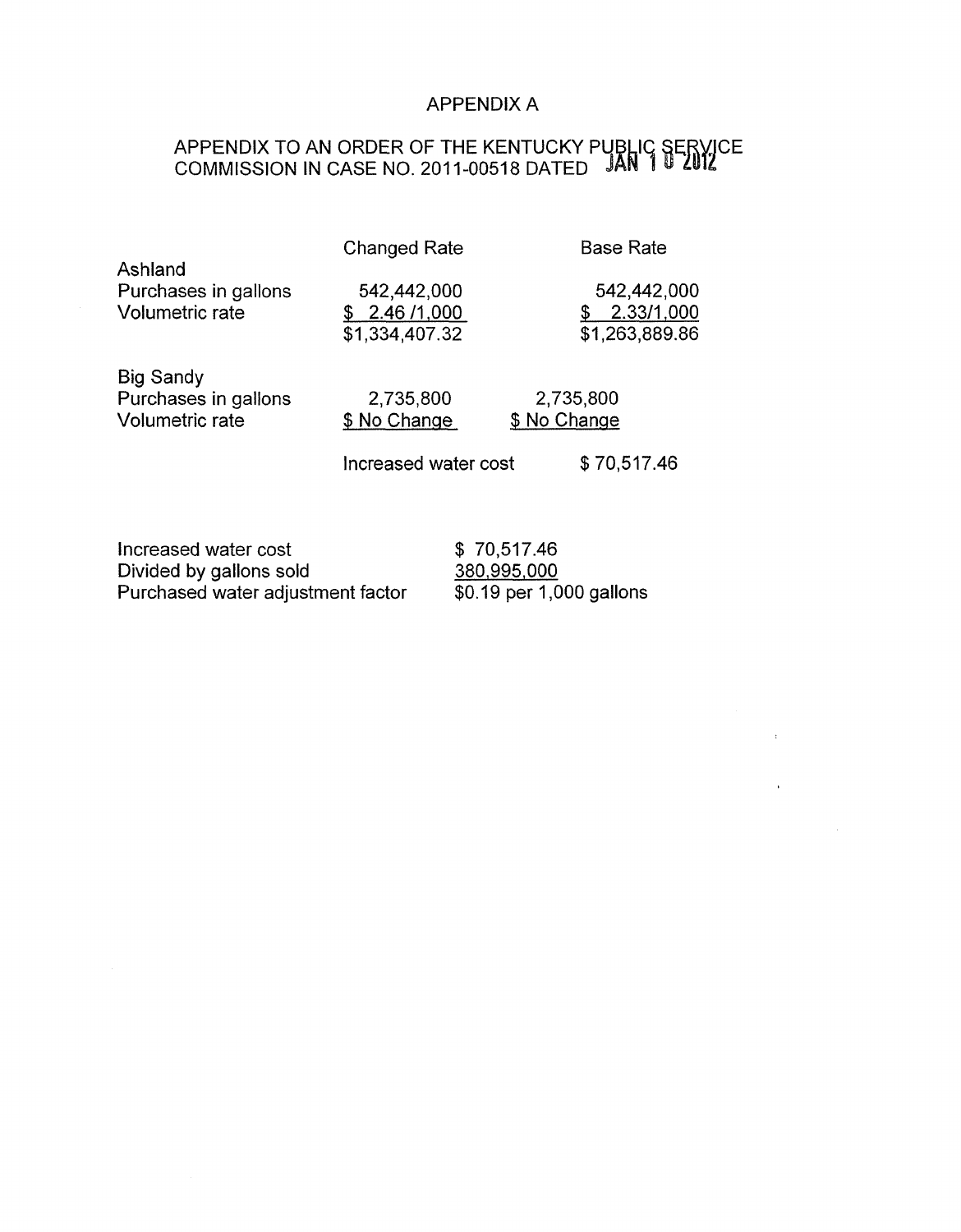## APPENDIX B

## APPENDIX TO AN ORDER OF THE KENTUCKY P COMMISSION IN CASE NO. 201 1-00518 DATED

The following rates and charges are prescribed for the customers in the area served by Cannonsburg Water District. All other rates and charges not specifically mentioned herein shall remain the same as those in effect under authority of the Commission prior to the effective date of this Order.

### Monthlv Water Rates

| $5/8 \times 3/4$ -Inch Meter |                   |                |          |                   |  |
|------------------------------|-------------------|----------------|----------|-------------------|--|
| First                        | 2,000             | gallons        | \$17.86  | Minimum Bill      |  |
| <b>Next</b>                  |                   | 3,000 gallons  | 6.83     | per 1,000 gallons |  |
| <b>Next</b>                  | 15,000            | gallons        | 6.45     | per 1,000 gallons |  |
| <b>Next</b>                  | 30,000            | gallons        | 6.07     | per 1,000 gallons |  |
| <b>Next</b>                  | 50,000            | gallons        | 5.70     | per 1,000 gallons |  |
| Over                         | 100,000 gallons   |                | 5.30     | per 1,000 gallons |  |
|                              | 1 1/2- Inch Meter |                |          |                   |  |
| First                        |                   | 5,000 gallons  | \$38.35  | Minimum Bill      |  |
| <b>Next</b>                  |                   | 15,000 gallons | 6.45     | per 1,000 gallons |  |
| <b>Next</b>                  | 30,000            | gallons        | 6.07     | per 1,000 gallons |  |
| <b>Next</b>                  | 50,000            | gallons        | 5.70     | per 1,000 gallons |  |
| Over                         | 100,000 gallons   |                | 5.30     | per 1,000 gallons |  |
| 2-Inch and 3-Inch Meters     |                   |                |          |                   |  |
| First                        | 20,000            | gallons        | \$135.10 | Minimum Bill      |  |
| <b>Next</b>                  |                   | 30,000 gallons | 6.07     | per 1,000 gallons |  |
| <b>Next</b>                  | 50,000            | gallons        | 5.70     | per 1,000 gallons |  |
| Over                         | 100,000 gallons   |                | 5.30     | per 1,000 gallons |  |
| 6-Inch Meter                 |                   |                |          |                   |  |
| First                        |                   | 50,000 gallons | \$317.20 | Minimum Bill      |  |
| <b>Next</b>                  | 50,000            | gallons        | 5.70     | per 1,000 gallons |  |
| Over                         | 100,000 gallons   |                | 5.30     | per 1,000 gallons |  |
| 12-Inch Meter                |                   |                |          |                   |  |
| First                        | 100,000           | gallons        | \$602.20 | Minimum Bill      |  |
| Over                         | 100,000 gallons   |                | 5.30     | per 1,000 gallons |  |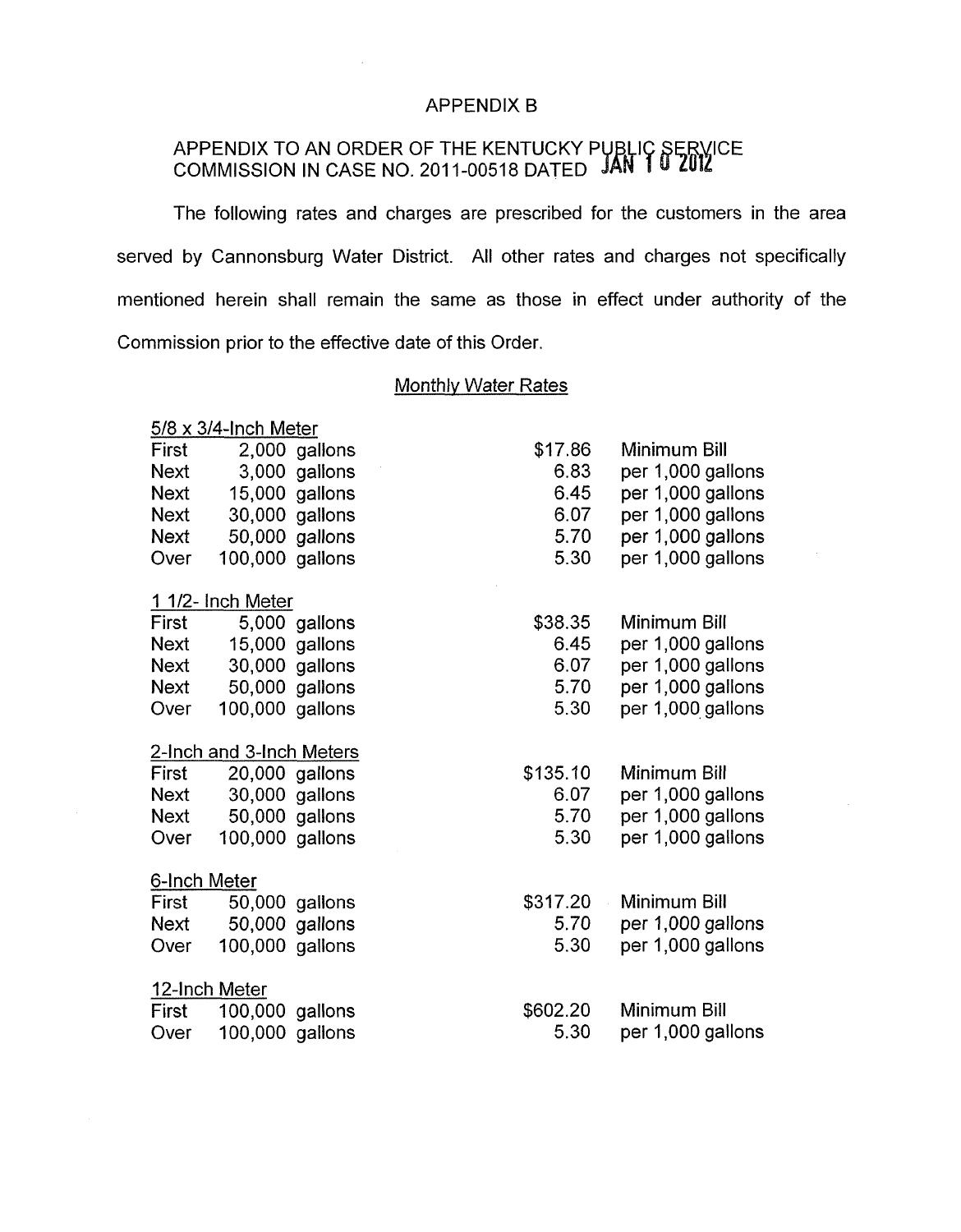Wholesale volumetric rate Big Sandy Water District City of Greenup

Leak Adjustment Rate

 $\bar{z}$ 

| \$3.13 | per 1,000 gallons |
|--------|-------------------|
| \$3.13 | per 1,000 gallons |
|        |                   |

\$2.82 per 1,000 gallons

 $\mathcal{A}_\mathrm{c}$ 

 $\sim 10^{-11}$